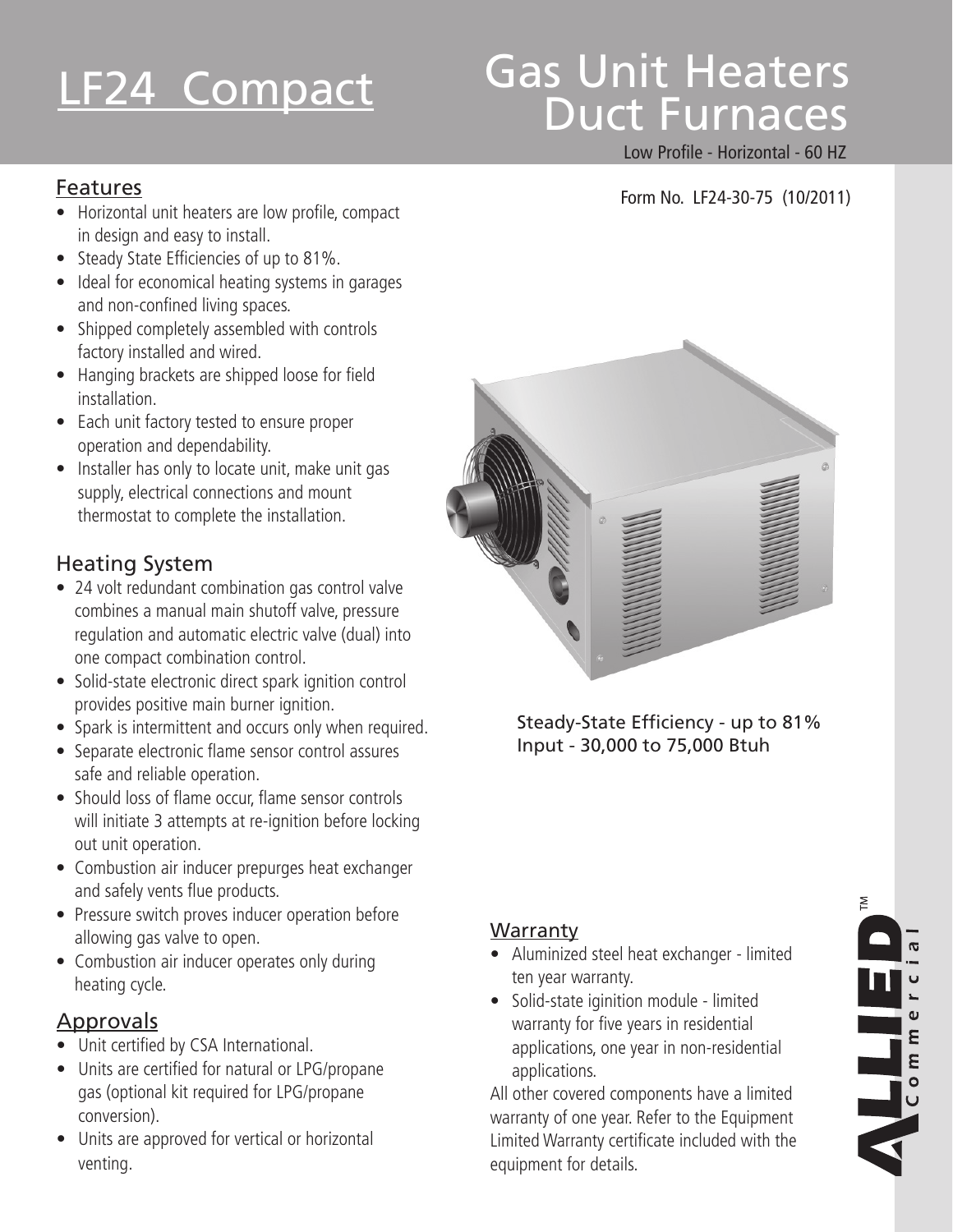### Model Number Identification



### Cabinet **1**

- Constructed of pre-painted heavy gauge steel.
- Inside cabinet insulation keep outer cabinet surface temperatures low.
- Adjustable louvers are furnished on cabinet for control of air flow direction.
- Wiring junction box is conveniently located inside unit cabinet.
- Contains all electrical and safety controls.
- Hanging brackets for suspending unit are furnished for field installation.
- Unit may be turned over to change gas, electrical and flue positions. See dimension drawing.

### Tubular Aluminized Steel **2** Heat Exchanger

- Tubular heat exchanger is constructed of aluminized steel for superior resistance to corrosion and oxidation.
- Curving design of heat exchanger allows complete exposure of heating surfaces to supply air stream.
- Round tube surfaces create minimum air resistance and allow air to surround all surfaces for excellent heat transfer.
- Compact design reduces space requirements in unit cabinet.
- Heat exchanger has been laboratory life cycle tested.

### **8** Inshot Burners

- • Aluminized steel inshot burners provide efficient trouble free operation.
- Burner venturi mixes air and gas in correct proportion for proper combustion.
- Burner assembly is removable from the unit as a single component for ease of service and each burner may be removed individually.

#### Limit Control

• Limit control has fixed temperature setting and protects heating system from abnormal operating conditions.



### **4 Combustion Air Inducer**

- Prepurges heat exchanger and safely vents combustion products.
- Blower motor has sleeve bearings and is thermally protected.
- Pressure switch prevents unit operation in case of blockage of combustion air inlet or flue outlet.

## **5** Controls

The following controls are furnished as standard equipment: 24 volt main gas valve with 100% safety shutoff, direct spark ignition, main shutoff valve, gas pressure regulation (natural gas models) 115/24v transformer, low voltage terminal strip, solid-state control board with LED diagnostics, fan timer control-fan on (45 seconds - fixed fan off (150 seconds - fixed).

### Direct Drive Fan **6**

All models are equipped with efficient and quiet operating direct drive propeller type fan with permanently lubricated fan motor.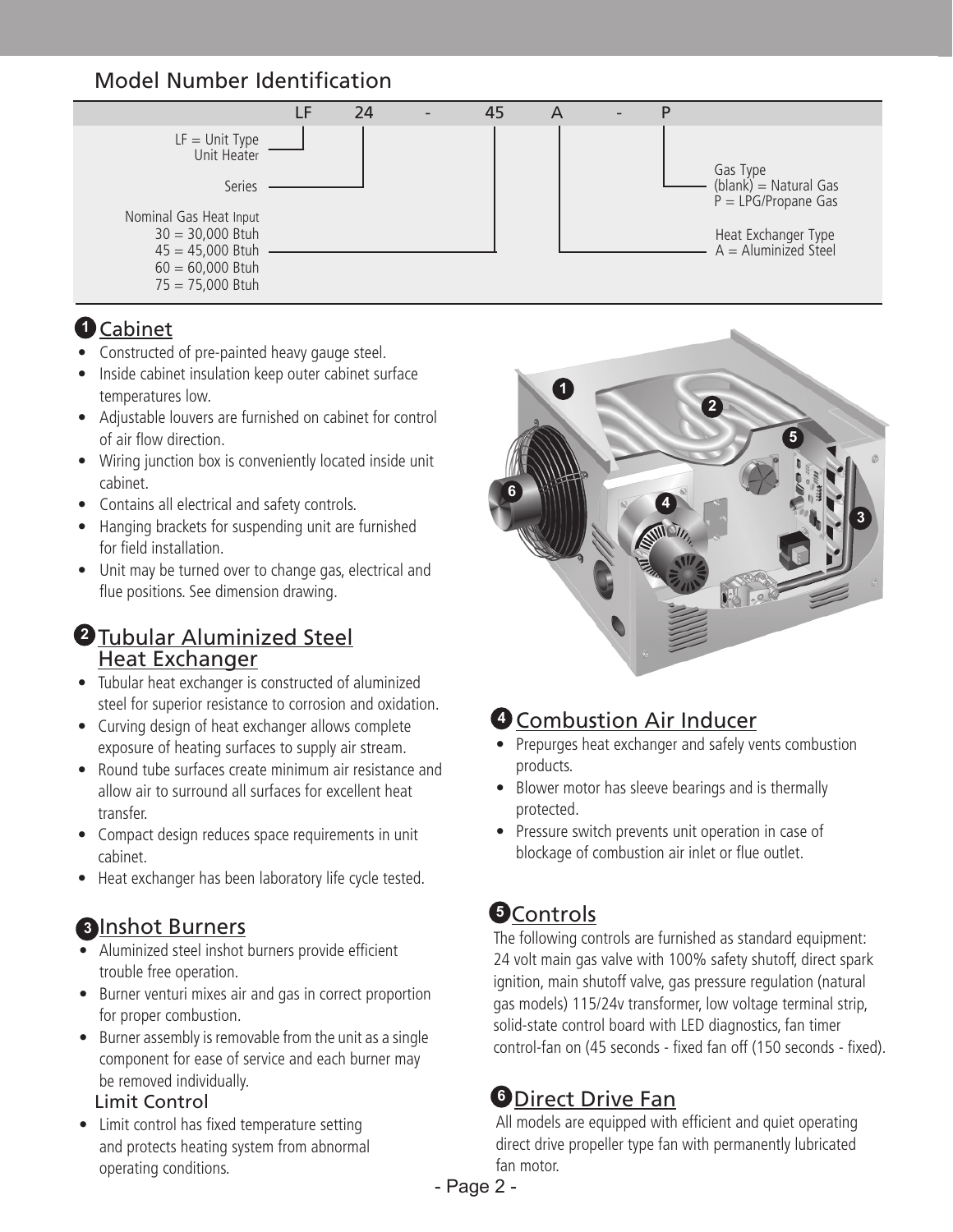#### Combustion Air Inducer Horizontal Vent Kits

UL listed, Cat III stainless steel vent kits are required for horizontal venting. Kits are available for upward or downward slope. Vent kits snap together. Kits includes unit transition vent termination and wall thimble. Upward slope kits have drain connection, downward slope kits have double male adaptor. Provisions for hanging must be field supplied. 90º elbow is optional for ease of vent connection. Straight pipe sections in various lengths are also available.

### Optional Accessories - Must be Ordered Extra

LPG/Propane Conversion Kit Conversion kit is required for field change over from natural gas. See Specifications tables.

### Venting

United may be vented horizontally or vertically. Vertical Venting - LF24 units are approved for installation with single wall and type B-1 double wall vent pipe.

Horizontal Venting - LF24 units are approved for residential installation only with Lennox-approved stainless steel vent kits. Commercial applications may use single wall vent pipe.

### High Altitude Information

All units may be fired at full input up to 2000 ft. above sea level. LF24-30 and LF24-60 units may be fired at full input up to 7500 ft. LF24-45 units may be fired at full input up to 6500 ft. at altitudes above 6501 ft. units are adjusted by derating manifold pressure, see below. LF24-75 units installed above 2500 ft. are adjusted by derating manifold pressure. See table below for correct pressure. If any unit is installed at an altitude greater than 7500 ft. unit must be derated 4% for each additional 100 ft. above 7500 ft. Thus, at an altitude of 8500 feet, an LF24-75 would require an additional derate of 4%.

Note: - This is the only permissible derate for the units.

| Model<br><b>Number</b>   | Manifold Pressure - in. w.c. |                        |                         |                         |                         |                   |                         |                         |                       |                   |
|--------------------------|------------------------------|------------------------|-------------------------|-------------------------|-------------------------|-------------------|-------------------------|-------------------------|-----------------------|-------------------|
|                          | 2500-3500 ft.                |                        | 3501-4500 ft.           |                         | 4501-5500 ft            |                   | 5501-6500 ft            |                         | 6501-7500 ft          |                   |
|                          | <b>Natural</b><br>Gas        | LPG/<br>Propane<br>Gas | <b>Natural</b><br>Gas   | LPG/<br>Propane         | <b>Natural</b><br>Gas   | LPG/<br>Propane   | <b>Natural</b><br>Gas   | LPG/<br>Propane         | <b>Natural</b><br>Gas | LPG/<br>Propane   |
| LF24 - 30<br>$LF24 - 60$ | <b>No</b><br>Adjustment      | No.<br>Adjustment      | <b>No</b><br>Adjustment | <b>No</b><br>Adjustment | <b>No</b><br>Adjustment | No.<br>Adjustment | <b>No</b><br>Adjustment | <b>No</b><br>Adjustment | No.<br>Adjustment     | No.<br>Adjustment |
| LF24 - 45                | <b>No</b><br>Adjustment      | No.<br>Adjustment      | <b>No</b><br>Adjustment | No<br>Adjustment        | No<br>Adjustment        | No.<br>Adjustment | No<br>Adjustment        | No<br>Adjustment        | 3.4                   | 9.2               |
| LF24 - 75                | 3.5                          | 9.5                    | 3.4                     | 9.2                     | 3.3                     | 8.9               | 3.2                     | 8.6                     | 3.1                   | 8.3               |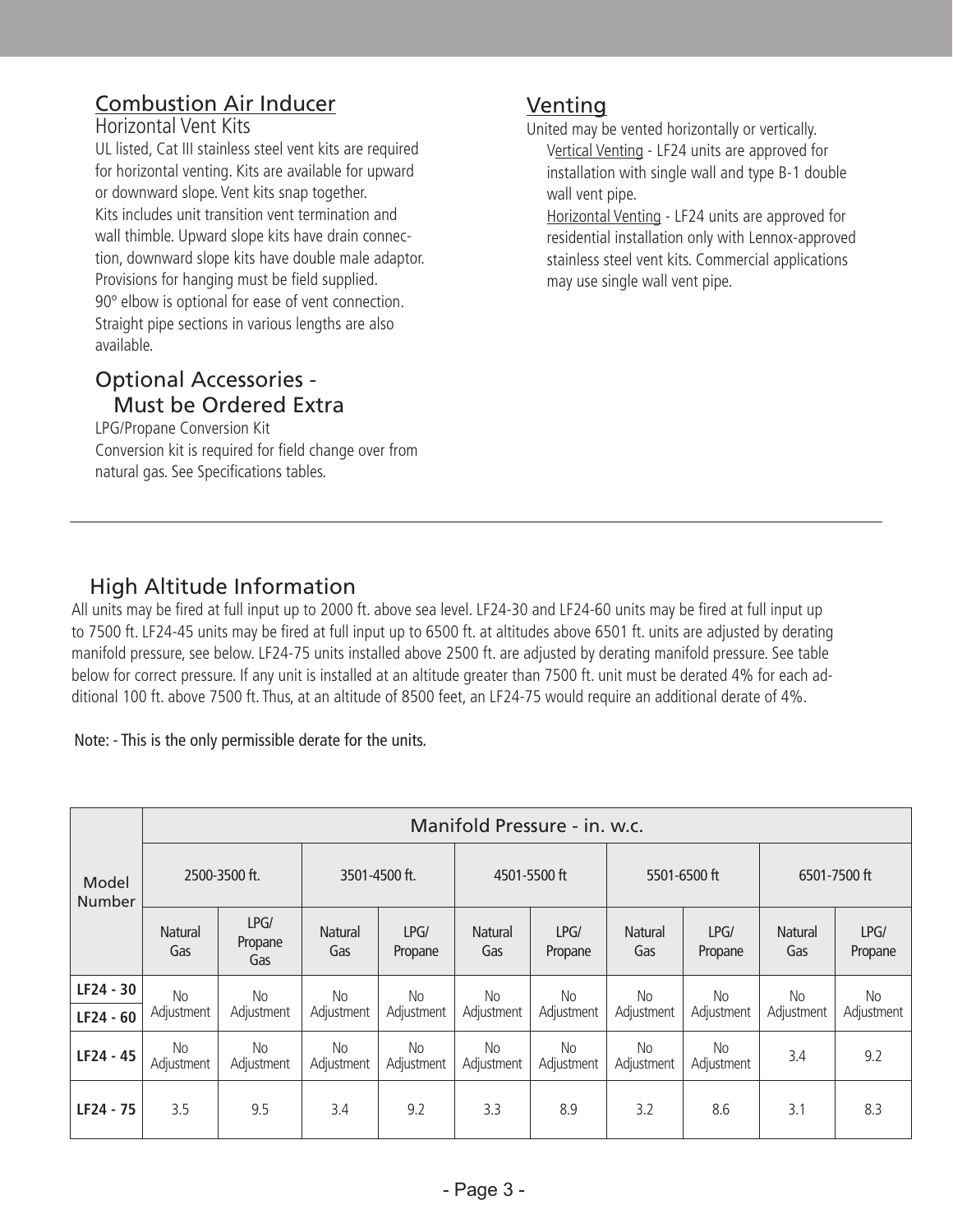### Specifications - LF24-30 to LF24-75

| Gas<br>Heating<br>Performance | Model No.<br>Heating Capacity Input - Btuh (kW)<br>Heating Capacity Output - Btuh (kW)<br>Steady State Efficiency<br>Temperature Rise - °F                         | LF24 -30A<br>30,000<br>24,300<br>81.0%<br>42             | LF24 - 45A<br>45,000<br>36,500<br>81.0%<br>45 | LF24 - 60A<br>60,000<br>48,000<br>80.0%<br>55 | LF24 - 75A<br>75,000<br>60,000<br>80.0%<br>60 |  |  |
|-------------------------------|--------------------------------------------------------------------------------------------------------------------------------------------------------------------|----------------------------------------------------------|-----------------------------------------------|-----------------------------------------------|-----------------------------------------------|--|--|
| <b>Connections -</b><br>in.   | Flue size (round) - Vertical Venting<br>Gas Piping Size                                                                                                            | 13<br>1/2                                                | 13<br>1/2                                     | 24<br>1/2                                     | 24<br>1/2                                     |  |  |
| Fan<br>Data                   | Number of fans<br>Fan Diameter - in.<br>Number of blades<br>Motor Output - hp<br>Amps<br>rpm<br>Air Volume - cfm<br>Air throw at 8 ft. (2.4) mounting height - ft. | 10<br>$\overline{4}$<br>1/20<br>1.7<br>1650<br>535<br>25 | 10<br>4<br>1/20<br>1.7<br>1650<br>750<br>25   | 14<br>3<br>1/8<br>4.1<br>1050<br>830<br>40    | 14<br>3<br>1/8<br>4.1<br>1050<br>950<br>40    |  |  |
|                               | <b>Electrical Characteristics</b>                                                                                                                                  | 115 volts - 60 hertz - 1 phase                           |                                               |                                               |                                               |  |  |
|                               | Shipping Weight - Ibs. 1 package                                                                                                                                   | 60                                                       | 63                                            | 87                                            | 91                                            |  |  |
|                               | OPTIONAL ACCESSORIES - MUST BE ORDERED EXTRA                                                                                                                       |                                                          |                                               |                                               |                                               |  |  |
|                               | <b>LPG/Propane Kit</b>                                                                                                                                             | 20L05                                                    | 20L05                                         | 20L05                                         | 20L05                                         |  |  |

1 2-1/8 x 3 in. diameter adaptor is furnished with unit for flue connection.

2 2 x 4 in. diameter adaptor is furnished with unit for flue connection.

<sup>3</sup>3 x 4 in. vent adaptor required (not furnished) for horizontal venting in residential applications.

4 4 x 5 in. vent adaptor required (not furnished) for horizontal venting in residential applications.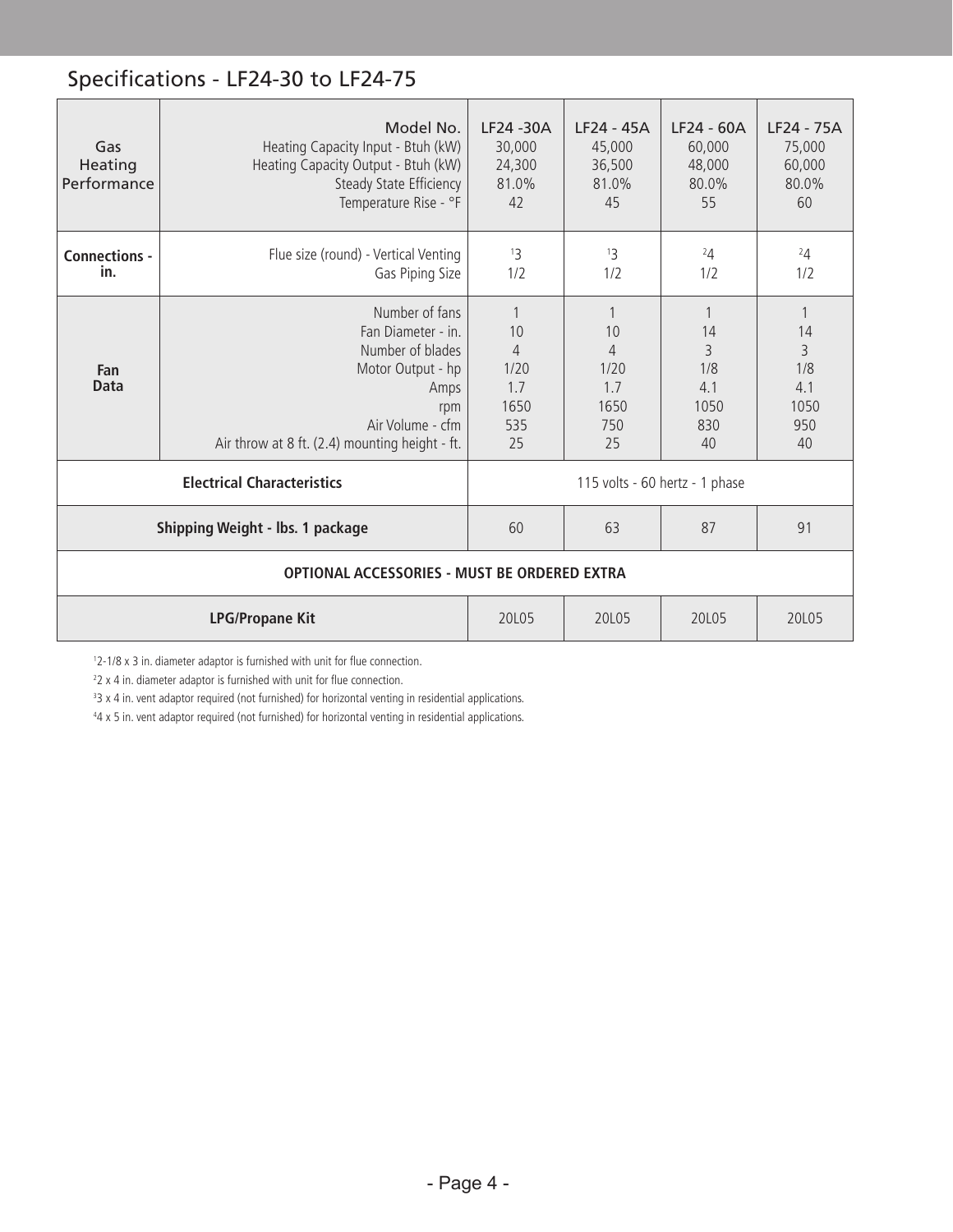### Installation Clearances - Inches

| Top                        |    |
|----------------------------|----|
| Side opposite access panel |    |
| <b>Access Panel Side</b>   | 18 |
| <b>Back</b>                | 18 |
| <b>Bottom</b>              |    |
| Flue                       | հ  |

NOTE: Provide adequate clearance for servicing. See Installation Instructions for further installation considerations.

### Maximum Vent Connector Lengths

| Number    | Maximum Length of<br><b>Straight Vent Pipe</b> |  |  |
|-----------|------------------------------------------------|--|--|
| of Elbows | ft.                                            |  |  |
|           | 25                                             |  |  |
| 2         | 20                                             |  |  |
|           | 15                                             |  |  |
|           | 10                                             |  |  |
| 5         |                                                |  |  |

NOTE: Minimum horizontal vent length is 5 ft. Horizontal venting requires the use of a Horizontal Vent Kit and Vent Pipe. Horizontal venting must terminate in a tee.

 Maximum total length of vent pipe must not exceed 30 ft.

 One elbow is equivalent to 5 ft. of vent pipe. Single wall vertical vent pipe may only be used

 in commercial applications.

- Double wall (type B) vent pipe may be used for vertical venting in residential or commercial applications.
- Minimum clearance to combustible material is 6 in. with single wall vent pipe.

### Horizontal Vent Kits and Elbow (Required for horizontal venting applications)

| Unit<br>Heater<br>Model No. | Vent<br><b>Diameter</b><br>(in.) | Upsiope<br>Vent<br>Kit | Catalog<br>No. | Downslop<br>Vent<br>Kit | Catalog<br>No. | 45%<br>Elbow             | Catalog<br>No. | 90%<br>Elbow           | Catalog<br>No. | Minimum<br>Vent<br>Length (ft.) |
|-----------------------------|----------------------------------|------------------------|----------------|-------------------------|----------------|--------------------------|----------------|------------------------|----------------|---------------------------------|
| LF24-30<br>LF24-45          | 3                                | C5VENT3KU              | 75W62          | C5VENT3KD               | 75W66          | C5VENT3E45<br>(Optional) | 87W79          | C5VENT3E<br>(Optional) | 75W70          |                                 |
| LF24-60<br>LF24-75          | 4                                | C5VENT4KU              | 75W63          | C5VENT4KD               | 75W67          | C5VENT4E45<br>(Optional) | 87W80          | C5VENT4E<br>(Optional) | 75W71          |                                 |

### Straight Vent Pipe (For horizontal venting)

| Unit Heater<br>Model No. | Model No.  | Vent Diameter (in.) | Length (in.) | Catalog No. |  |
|--------------------------|------------|---------------------|--------------|-------------|--|
|                          | C5VENT3P6  |                     | b            | 75W74       |  |
| LF24-30<br>LF24-45       | C5VENT3P12 |                     | 12           | 75W75       |  |
|                          | C5VENT3P36 |                     | 36           | 75W76       |  |
|                          | C5VENT4P6  | 4                   | 6            | 75W77       |  |
| LF24-60<br>LF24-75       | C5VENT4P12 | 4                   | 12           | 75W78       |  |
|                          | C5VENT4P36 | 4                   | 36           | 75W79       |  |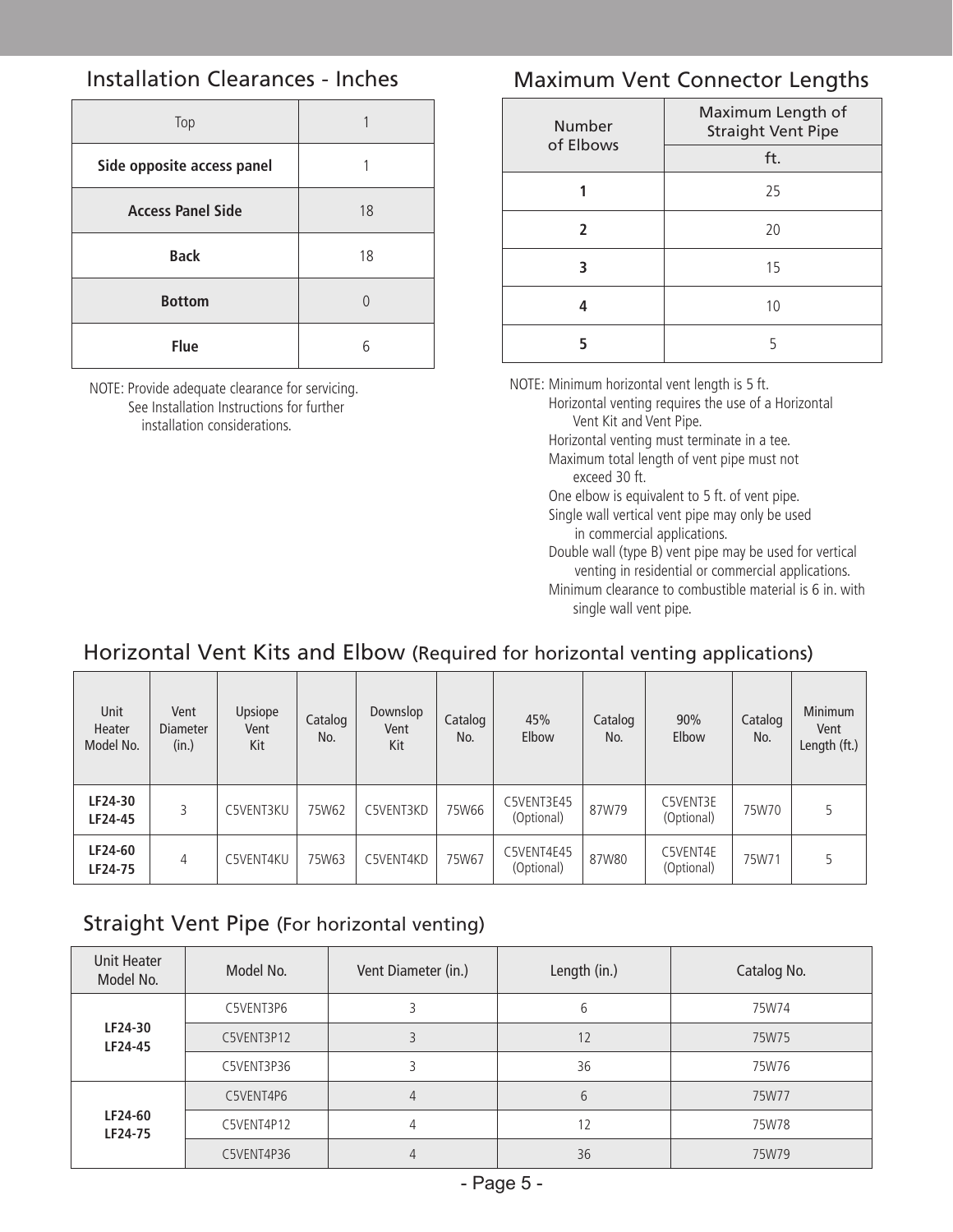| Model | LF24-30A<br>LF24-45A | LF24-60A<br>LF24-75A |  |  |
|-------|----------------------|----------------------|--|--|
| А     | 12                   | 17                   |  |  |
| R     | $5 - 1/2$            | $6 - 1/2$            |  |  |
|       | $4 - 1/4$            | $6 - 3/4$            |  |  |

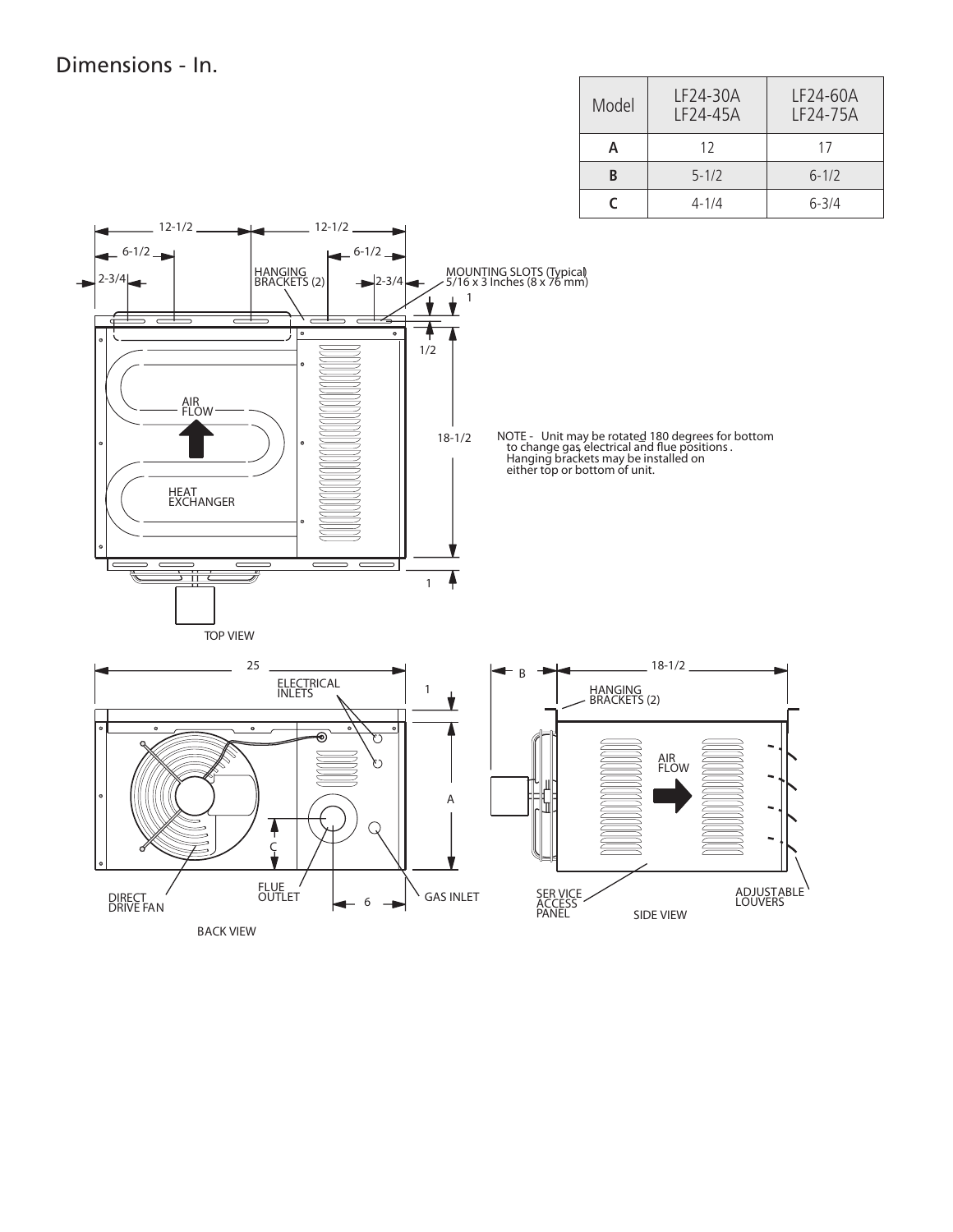